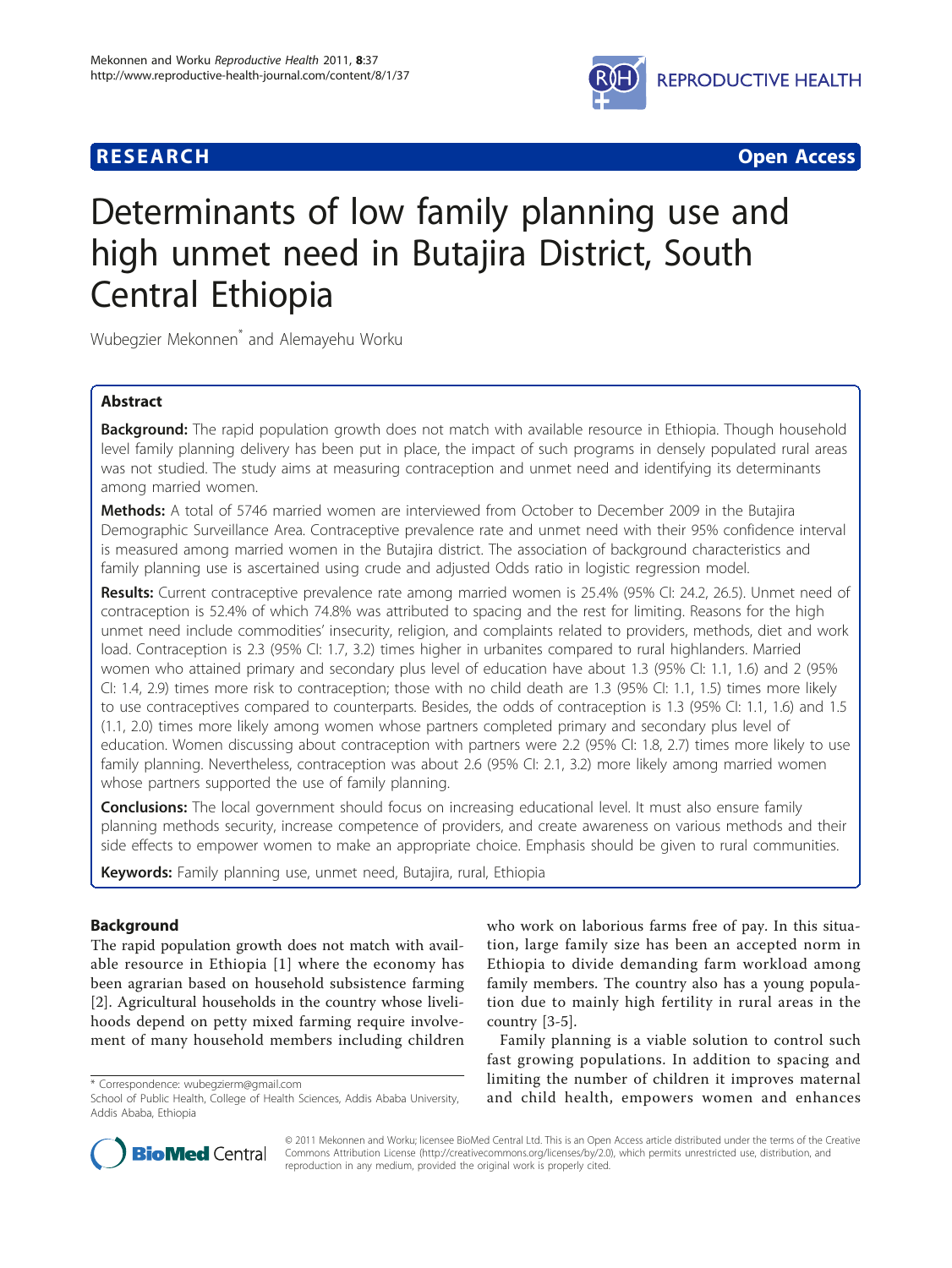economic development [[6](#page-6-0)]. However, married women of reproductive age group have unmet need for contraception, inability to use family planning methods to prevent pregnancy despite the interest of practicing it.

Contraception and unmet need levels varied across countries of the world, the lowest contraception and highest unmet need, being in sub-Saharan Africa mainly because of low level of knowledge and existence of variety of barriers [[7,8\]](#page-6-0). Knowledge of any modern method among married women in Ethiopia increased from 85% in 2000 to 87% in 2005 [[9](#page-6-0),[10](#page-6-0)] though contraception increased to only 15% in 2005 from its lowest level of 4% in 1990 [\[1](#page-6-0),[9,10](#page-6-0)]. The national contraceptive prevalence rate has also been more than doubled to about 29% in 2011[[11](#page-6-0)]. Regional disparities in knowledge, access and use of family planning methods have also been observed in the country. Contraception among married women in the study region, where Butajira district is located, was consistently lower than the national level across the three rounds of demographic and health survey years [[9-11](#page-6-0)]. On the other hand, unmet need for family planning was estimated at 35.8%, 33.8 and 25.3% in 2000, 2005 and 2011 respectively in Ethiopia. Unmet need varies across regional states in the country. Its value in the study region was similar to the national level except for 2005 which was by 3.6% higher than the country's unmet need. About 60.9%, 59.4% and 64.4% of the national unmet need for contraception in 2000, 2005 and 2011 respectively are attributed to child spacing. On the same token, the share of unmet need for spacing from the total unmet need was higher for SNNPR compared to the national except for 2011. Disaggregation of unmet need by population characteristics revealed significantly higher level among young women, living in rural areas, resides in Oromia and the study regions, illiterates and living in households with lowest wealth quintiles in 2005 [[10](#page-6-0)].

Social and economic development of countries and communities dictated the level of contraception and reasons for unmet need [[12](#page-6-0)]. Various population background characteristics related to health, population and economic policy environments, household structure and individual characteristics were associated to contraception [[13\]](#page-7-0). Absence of all and/or certain family planning methods in the area, costs related to family planning methods provision, women's autonomy and their socioeconomic status, medical and legal restrictions to use methods and provider bias and misinterpretation were shown as barriers of contraception [[14\]](#page-7-0). Moreover, educational status of women and their partners, socio-economic level, type of residence area, access to media, knowledge about family planning methods, support to family planning methods by women and/or their partners and senior members of their family, age, migration status, wealth equity, parity, experience of abortion and child death, religious beliefs, ethnic affiliations were some of the individual background characteristics that were associated to the use of family planning methods [[13](#page-7-0),[15](#page-7-0)-[18](#page-7-0)]. On the other hand, reproductive health interventions changes the level of current use of contraceptives among women of reproductive age group and their partners [[19\]](#page-7-0). The distal socio-demographic, economic, cultural and environmental individual factors have been indirectly influencing family planning use through proximate factors such as discussion between partners, knowledge of methods and their sheer availability and mix, distance of service delivery points and skills of providers to persuade their clients on correct and sustainable use of family planning methods [[20,21\]](#page-7-0).

Although family planning use among women of reproductive age has been increasing from its virtually nonexistence level, it is still low in Ethiopia. Contraception has been consistently lower while unmet need is higher in the region where Butajira district is located compared to the national level. Besides, the nationwide health extension program (HEP) launched in 2003, showed a low success rate in 2008 in the study region[[22,23\]](#page-7-0). Family planning provision to rural communities in the country is one of the 16 modules in HEP. Village based female health extension workers are overburdened with many activities which may deter the program's success.

Butajira district is predominantly rural, suffered from population pressure, inhabited by Muslims; and polygamy and widow inheritance is common [[24](#page-7-0)]. Polygamy was attributed as barrier of contraception among predominantly Muslim communities in Nigeria [\[25](#page-7-0)] by raising women's desire to have many children through competition between co-wives to skew household resources towards them. As there is no study on the issue under caption, this study aimed at measuring levels and identifying determinants of contraception and unmet need for family planning use in the context of household level reproductive health delivery in a rural district of Ethiopia.

### Methodology

The study was conducted in the Butajira district. All usual resident women of reproductive age group (15-49 years) within the Demographic Surveillance Area (DSA) of Butajira Demographic Surveillance System (DSS) were interviewed during October to December 2009. Clinical nurses were used as data collectors supervised by experienced staff with health and social science background. A structured Demographic and Health Survey type questionnaire was used to interview women. After they were briefed about the objectives of the study, oral consent were obtained from each study participant. Ethical clearance was also secured from the Institutional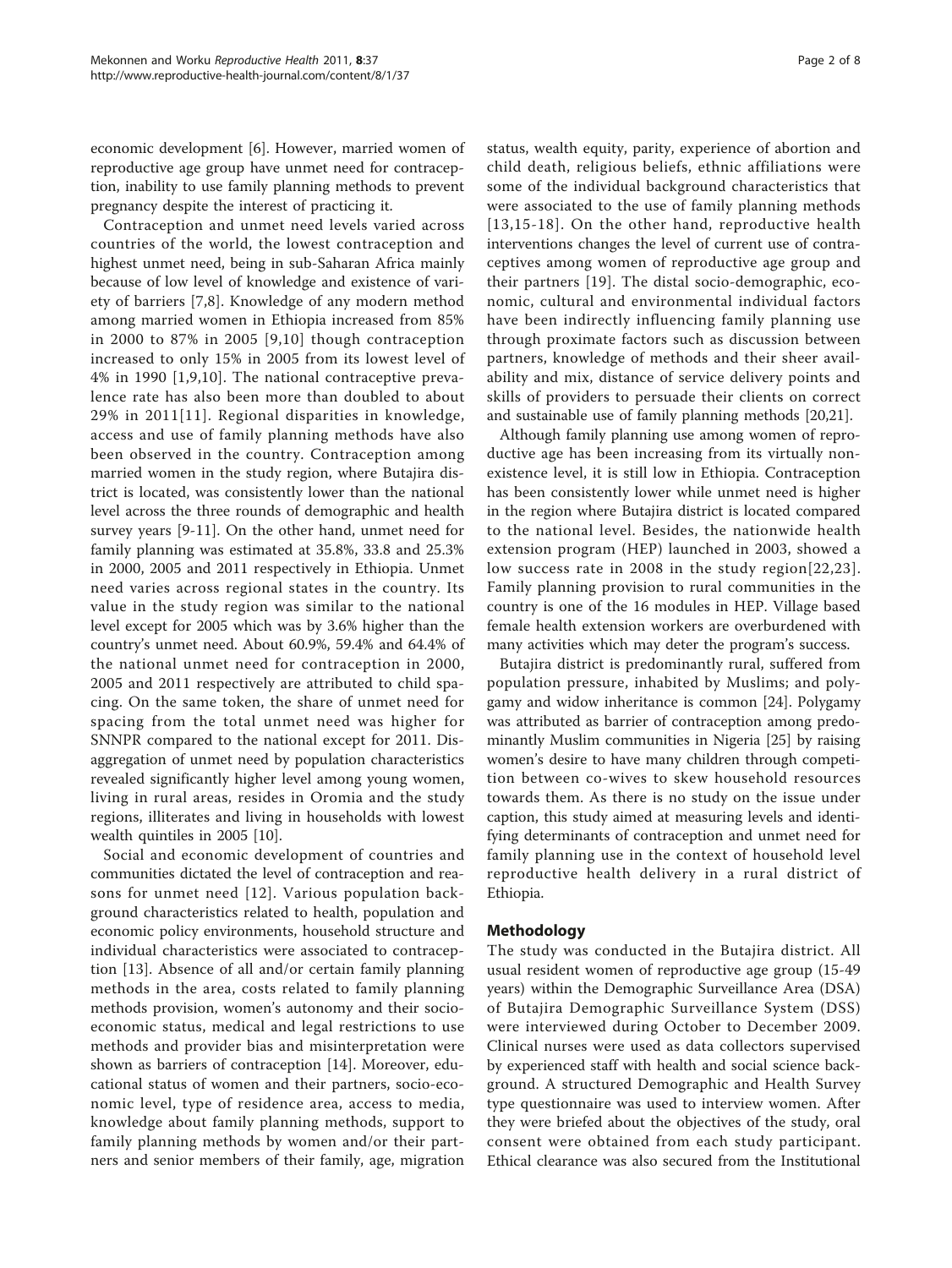Review Board of College of Health Sciences; Addis Ababa University after all ethical issues were considered. A total of 5746 married women were included in this study. Methodological details of the comprehensive study are documented elsewhere [\[26\]](#page-7-0).

Data were entered and cleaned in EPI INFO software with a CHECK program and analyzed using STATA version 11. Married women are disaggregated by various background characteristics to have an insight of their characteristics. All background characteristics of women used in this study were categorical though the dependant variable, family planning use, was binary in nature. Current contraceptive prevalence rate and unmet need of contraception with 95% confidence interval were computed. Unmet need for contraception was decomposed into unmet need for limiting and spacing. Confidence interval was computed for unmet need for spacing since it had a major share of the total unmet need of contraception. Bivariate and multivariate Logistic regression with odds ratio along with the 95% confidence interval were used to ascertain the association between covariates and family planning use. Only covariates that were statistically significant at the bivariate level were included in the multivariate binary Logistic regression to control for confounding. Though many variables were considered in the analysis, only covariates significantly associated with contraception were reported.

#### Results

The 5746 married women varied in background characteristics as shown in Table 1. Married women were fairly distributed in ecological residential areas. About 72% of women never been enrolled into a formal education. Study participants were asked whether their households encountered any food shortage in the past year. They reported that food shortage was common in a third of households while 43% of married women had experience of child death. About 51% of sexual partners completed primary level of education. Nearly 38% of married women mentioned a birth place other than the Demographic Surveillance area. Three-fourth of the women belonged to a household whose main livelihood was farming. Majority were in the age bracket of 20-34 years with the mean age of 30.6  $(\pm 7.8$  SD) years (result not shown).

Critical examination of married women by their reproductive health characteristics showed that about twothird of them reported discussion about family planning among couples. Furthermore, about 87% of them (result not shown) and only 68% of their partners supported the use of family planning in Butajira district.

About 99% of women in Butajira district knew at least one method of contraception though some family

| Table 1 The frequency distribution of married women by |
|--------------------------------------------------------|
| their background characteristics in Butaiira, 2009     |
| $(N = 5746)$                                           |

| Variable                  |                | <b>Number</b> | Frequency |
|---------------------------|----------------|---------------|-----------|
| Ecology                   | Urban          | 1462          | 25.5      |
|                           | I owland       | 2128          | 37.0      |
|                           | Highland       | 2156          | 37.5      |
| <b>Educational status</b> | Never          | 4153          | 72.3      |
|                           | Primary        | 1310          | 22.8      |
|                           | Secondary plus | 283           | 4.9       |
| Household food shortage   | Yes            | 1951          | 34.0      |
|                           | No             | 3794          | 66.0      |
| Had dead child            | No             | 3084          | 57.0      |
|                           | Yes            | 2329          | 43.0      |
| Partner's education       | Never          | 2128          | 38.6      |
|                           | Primary        | 2952          | 51.4      |
|                           | Secondary plus | 576           | 10.0      |
| Migration status          | In-migrant     | 2165          | 37.7      |
|                           | Non-migrant    | 3580          | 62.3      |
| Household livelihood      | Farming        | 4296          | 74.8      |
|                           | Trade/service  | 805           | 14.0      |
|                           | Civil service  | 272           | 4.7       |
|                           | Other          | 373           | 6.5       |
| Discussion                | Yes            | 3820          | 66.8      |
|                           | No             | 1895          | 33.2      |
| Partner's support         | Yes            | 3899          | 67.9      |
|                           | No             | 1844          | 32.1      |

planning methods were better known than others among resident women of a densely populated Butajira district in Ethiopia as shown in Table [2.](#page-3-0) Dipo-Provera and Pills were known by more than 97% of married women each followed by male condom and Norplants by about 82% and three-quarter of study participants, respectively. The least known modern contraceptive method was foam/jelly. Emergency contraceptive was also known by about 10% of married women in the study area. Meanwhile, traditional methods such as calendar method, Lactational Amenorrhea Method (LAM) and withdrawal were mentioned by 21.3%, 31% and 20.2% respectively of married women in the district.

On the other hand, more than half of married women have ever used one or another type of contraceptive. The most favorite modern contraceptive ever practiced among married women were Depo-Provera (42.2%) followed by pills (24.7%). The least ever used modern method of contraceptive was female condoms (0.4%). Emergency contraceptive has ever been used by 2% of married women in the study district. Nevertheless, calendar method, LAM and withdrawal had ever practiced by 16.5%, 14.7% and 12.3% of married women.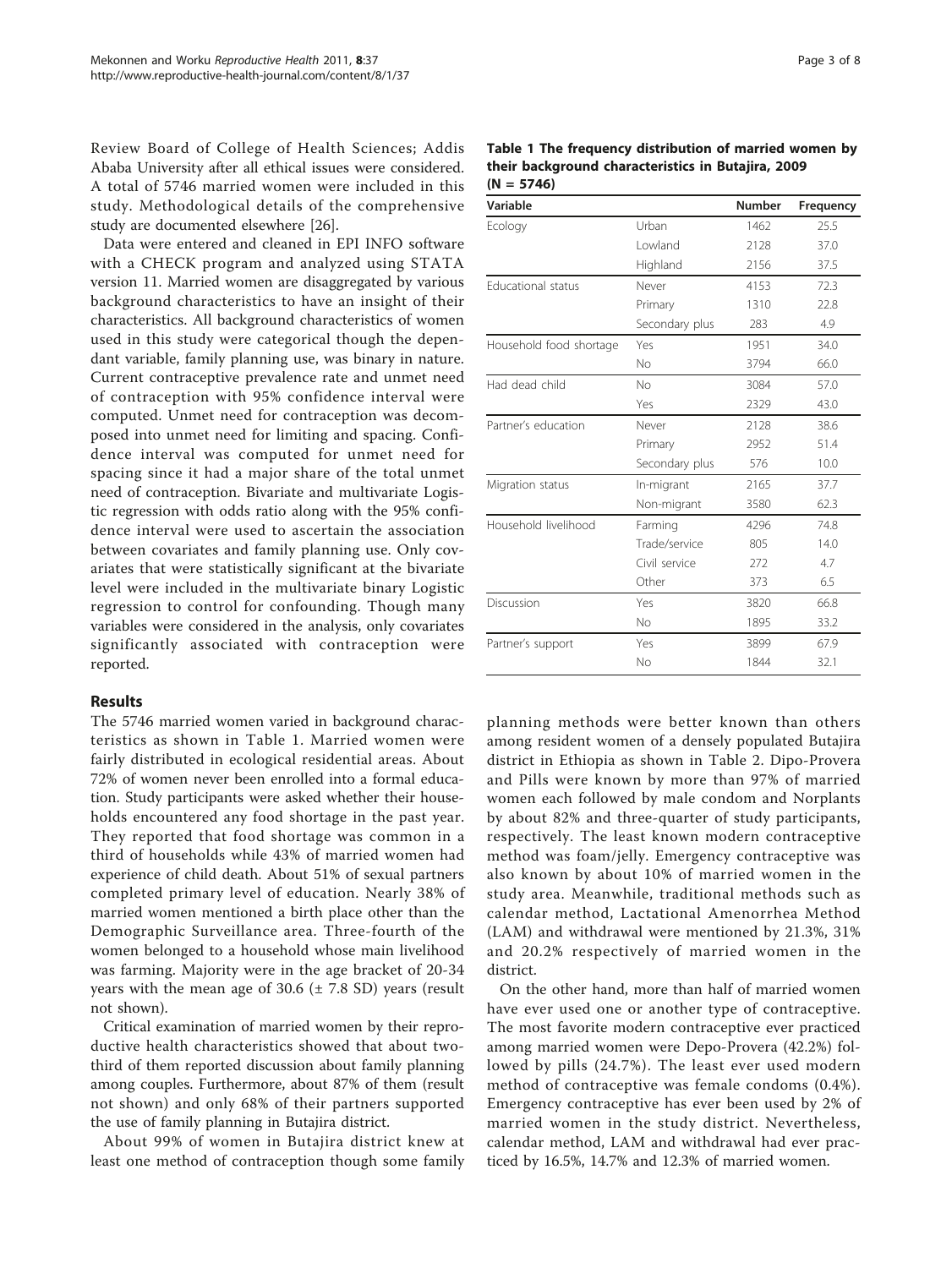| FP Method type          | Percentage of FP Knowledge | Percentage of<br>Ever users | Number of<br>Ever users | Percentage of Current use<br>$(n = 1586)$ |
|-------------------------|----------------------------|-----------------------------|-------------------------|-------------------------------------------|
| Tubal ligation          | 19.0                       | 2.9                         | 1089                    | 1.9                                       |
| Vasectomy               | 8.2                        | 1.1                         | 473                     | 0.1                                       |
| Pills                   | 97.5                       | 24.7                        | 5598                    | 10.4                                      |
| Loop                    | 13.1                       | 3.3                         | 754                     | 0.7                                       |
| Depo-Provera            | 97.8                       | 42.2                        | 5619                    | 74.2                                      |
| Norplant                | 74.4                       | 9.0                         | 4272                    | 6.1                                       |
| Condom                  | 81.9                       | 1.7                         | 4707                    | 0.6                                       |
| Foam/Jelly              | 4.1                        | 0.9                         | 235                     | 0.0                                       |
| Calendar Method         | 21.3                       | 16.5                        | 1222                    | 5.0                                       |
| LAM                     | 31.0                       | 14.7                        | 1778                    | 1.4                                       |
| Female Condom           | 26.6                       | 0.4                         | 1529                    | 0.1                                       |
| Withdrawal              | 20.2                       | 12.3                        | 1158                    | 1.1                                       |
| Emergency contraceptive | 10.2                       | 2.0                         | 587                     | 0.1                                       |
| Total                   | 99.1                       | 51.3                        | 5746                    | 25.4 (24.2, 26.5)                         |

<span id="page-3-0"></span>Table 2 Distribution of knowledge, ever and current use of Family Planning Methods by their type among married women in Butajira district, 2009 (N = 5746)

Nonetheless, about 25.4% (24.2, 26.5) of married women were currently practicing contraceptives. Still three-fourth of women currently using family planning method prefer Depo-Provera followed by about 10% and 6.1% of women who choose pills and Norplant, respectively. There was no woman among study participants who used foam/jelly for any parity specific control. Among traditional methods, calendar method was currently used by about 5% of women.

Disaggregation of knowledge by type of residential area showed that every woman in urban areas knew about contraceptives while more than 97% of them knew at least one method in lowland or highland Butajira as shown in Table 3. The level of ever and current use of family planning methods among married women by residential ecology was dissimilar. Ever use of family planning methods among married women was more than 77% in urban areas followed by about 45% and 40% of lowlanders and highlanders, respectively.

Current use of contraception among married women was estimated at 25.4% (24.2, 26.5). Meanwhile, current use of family planning methods was 46.9% (44.3, 49.4), 19.5% (17.9, 21.3) and 16.5% (15.0, 18.1) among urbanites, lowlanders and highlanders, respectively as shown in Table 3. There was no significant difference in the level of contraception between rural lowlanders and highlanders in the district though the difference in unmet need for limiting was not statistically significant.

The unmet need of contraception was estimated to be 52.4% as shown in Table 3. The unmet need for spacing was much higher as compared to limiting. The lowest unmet need for limiting was recorded for urban Butajira while the highest is for highland Butajira. Meanwhile unmet need for spacing was much higher in rural areas compared to urban Butajira. On the other hand, unmet need for spacing was about three-quarter of the total unmet need while the remaining percentage was attributed for limiting. Unmet need for spacing was more than 75% of the total unmet need in lowland and highland Butajira while it contributed to more than two-third of the overall unmet need in urban Butajira. There was statistically significant difference in unmet need for spacing between rural and urban areas.

This study had also revealed that women's desire for children did not significantly decline with increasing size of surviving children. For instance about 70.8% of

Table 3 The percentage distribution of knowledge, ever and current contraception and unmet need by residence type in Butajira district, 2009 ( $N = 5746$ )

| Residence No.<br>Type |           | % of married women<br><b>Knowing FPM</b> | % of ever use<br>of FPM | % of current<br>use of FPM | % of unmet need<br>for limiting | % of unmet need for<br>spacing (CI) | % of total unmet<br>need (CI) |
|-----------------------|-----------|------------------------------------------|-------------------------|----------------------------|---------------------------------|-------------------------------------|-------------------------------|
| Urban                 |           | 1462 100.0                               | 77.4                    | 46.9 (44.3, 49.4)          | 12.5                            | 25.0 (22.8, 27.3)                   | 37.5 (35.0, 40.0)             |
| Rural low             | 2128 98.0 |                                          | 44.8                    | 19.5 (17.9, 21.3)          | 12.7                            | 44.3 (42.2,46.4)                    | 57.0 (54.9, 59.2)             |
| Rural high 2156 99.6  |           |                                          | 40.1                    | 16.5 (15.0, 18.1) 14.3     |                                 | 43.7 (41.6, 45.8)                   | 58.0 (55.9, 60.1)             |
| Total                 | 5746 99.1 |                                          | 51.3                    | 25.4 (24.2, 26.5) 13.2     |                                 | 39.2 (37.9, 40.4)                   | 52.4 (51.1, 53.7)             |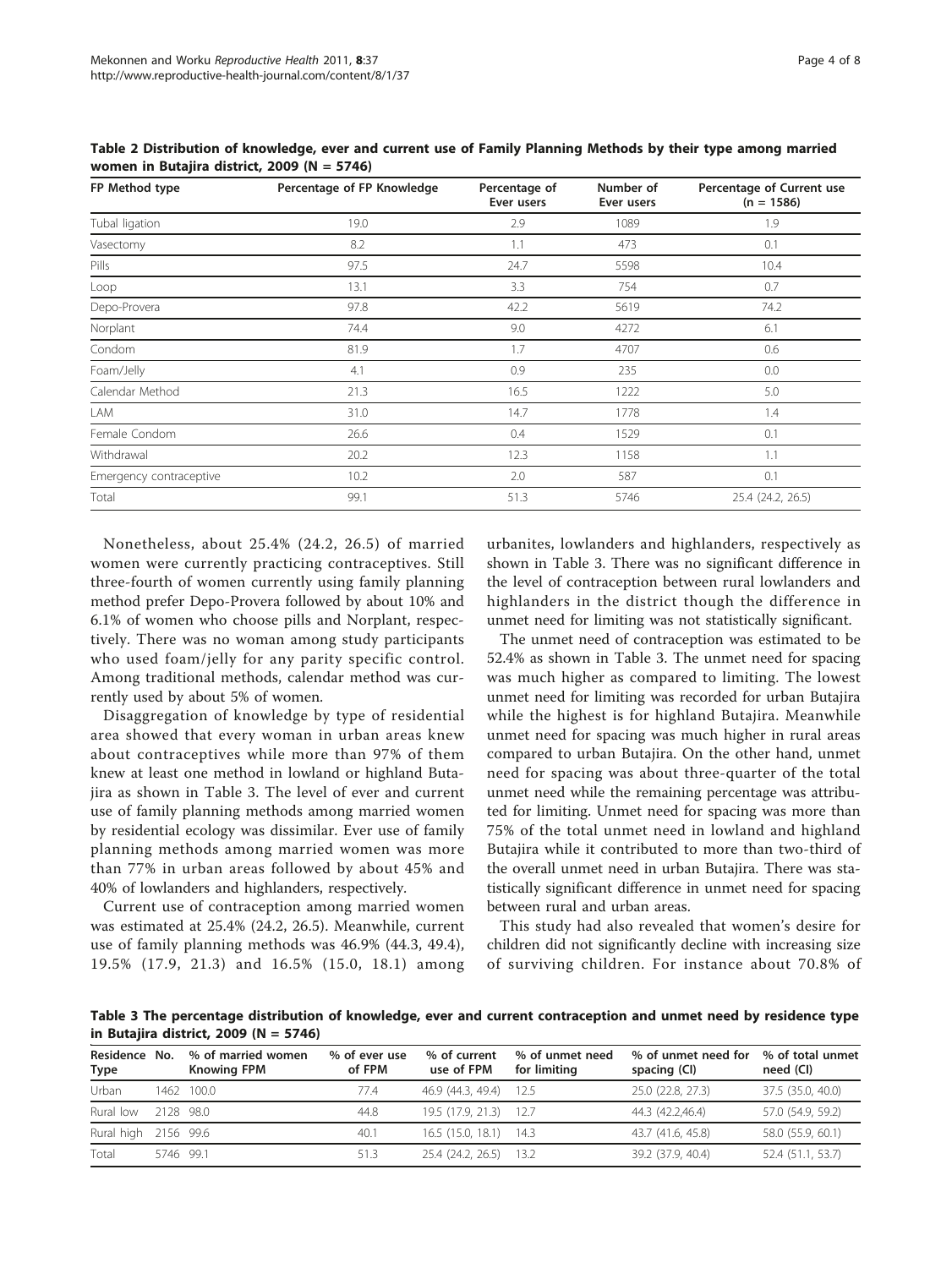married women having four surviving children wanted another child. Disaggregation of fertility desire by type of residence showed 62.9%, 73.7% and 71.0% of married women having 4 surviving children in urban, rural lowland and rural highland areas, respectively wanted to have another in the study district (result not shown).

Different reasons for the unmet need of contraception were mentioned by married women of reproductive age group included in this study. Some are reasons for the unmet need while others are socio-cultural values and norms that deter the use of family planning in the community. The majority (43.1%) replied they could not get the method they prefer in the nearby health facility unless they walk a long distance, in some instances up to 18 kilometers. On the other hand, about 22.2% of them expected rejections by religious leaders and their community to practice it. Another 12.6% reported absence of all contraceptives or the ones they preferred in facilities. About 4.8% mentioned lower level service providers' incompetence. Whereas, about 16.8% of married women reported reasons related to the side effect and contraindications of available contraceptive methods in the area such us heart burn, excessive bleeding and their presumption of requirement of balanced diet and optimum work load.

Table [4](#page-5-0) showed the bi-variate and multivariate association of various background characteristics of married women with the current use of family planning use in the Butajira district. The odds of current use of family planning was 2.3 (95% CI: 1.66, 3.18) times higher among urbanites compared to highlanders. However, the odds of contraception between highland and lowland Butajira district residents were eliminated when other background characteristics of women were included in the model. There was a positive association between contraception and educational status of women. Women with primary and secondary level of education were about 1.32 (95% CI: 1.12, 1.56) and 1.99 (95% CI: 1.38, 2.88) times respectively more likely to use family planning compared to their uneducated counterparts. Besides, married women who were members of food self deficient households was about 1.58 (95% CI: 1.39, 1.81) times more likely to use family planning compared to their counterparts in food self sufficient households though the association turned statistically not significant when other variables are included.

Meanwhile, the odds of women with no experience of child death were 1.3 (95% CI: 1.13, 1.50) times more likely to use contraceptives compared to those who had dead children. Besides, there was a positive association between partner's educational status of women and contraception. The odds of contraception was 1.32 (95% CI: 1.13, 1.55) and 1.50 (95% CI: 1.12, 2.01) times higher among married women whose partners have primary and secondary plus level of education respectively compared to those who have uneducated partners.

In-migrant women were 1.38 (95% CI: 1.23, 1.56) times more likely to use family planning compared to those whose birth places are the study district though the statistical significance vanished when other factors were included. Furthermore civil servant, handicraft and merchant women were 6.2 (95% CI: 4.81, 7.99), 3.46 (95% CI: 2.78, 4.30) and 3.21 (95% CI: 2.73, 3.76) times respectively more likely to use family planning compared to those whose livelihood were farming although the statistical significant association disappeared when other factors are added in the model.

Discussion about the use of family planning between married women and their partners was significantly associated with contraception in Butajira district. Married women who had discussed about contraception with their partners were 2.2 (95% CI: 1.8, 2.7) times more likely to use the family planning compared to those who did not discussed about family planning. Nevertheless, the odds of contraception was about 2.59 (95% CI: 2.11, 3.17) times higher among married women whose partners support the use of family planning compared to their counterparts.

#### **Discussion**

The 2009 contraceptive prevalence rate (CPR) of 25.4% (95% CI: 24.2, 26.5) among married women in Butajira district is comparable to the regional and national CPR of 25.8 and 28.6, respectively in 2011 [[11\]](#page-6-0). The increase in contraception in recent years could be attributed to the expanding health service coverage and start of an opening of a zonal hospital that has been functional in Butajira district since 2002 which improved the health service delivery [\[27](#page-7-0)].

Although contraception increased significantly both nationally and in the study district in recent years it was still much lower than the unachieved target of 60% put for the year 2010 [[28\]](#page-7-0). Moreover, the unmet need of contraception of 52.4% is much higher than 33.8% and 25.3% of the 2005 and 2011 levels, respectively for Ethiopia. Unmet need was estimated at 37.4% and 25.0% for the region in which the study district is located in 2005 and 2011, respectively [[10,](#page-6-0)[29](#page-7-0)]. About 75% of the unmet need recorded in this study is attributed to spacing and the rest is for limiting. The commitment of the Ethiopian government to achieve an 80% contraceptive demand satisfaction by 2015 is far to reach since about 71% of married women who have 4 surviving children desire to have more children and the desire is even higher in rural areas.

Women in the study area mentioned stock out of contraceptives, absence of client preferred methods in facilities, religious pressure, service provider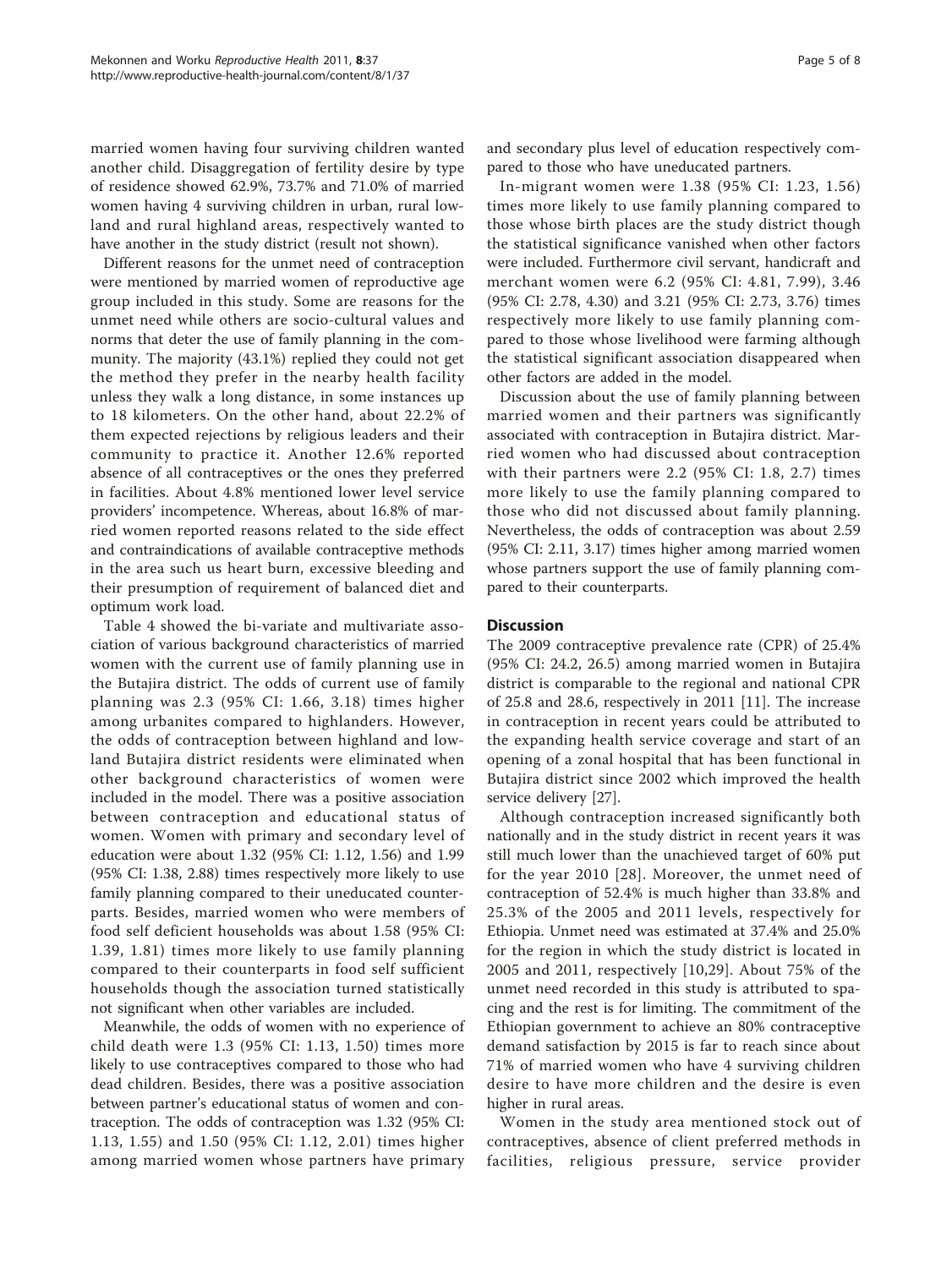| <b>Background characteristics</b> |                | # of married women<br>using FPM | # of married women not<br>using FPM | Crude OR<br>(95%CI)   | <b>Adjusted OR</b><br>$(95\%CI)$ |  |
|-----------------------------------|----------------|---------------------------------|-------------------------------------|-----------------------|----------------------------------|--|
| Ecology                           | Highland       | 356                             | 1800                                | 1.00                  | 1.00                             |  |
|                                   | Lowland        | 415                             | 1710                                | $1.23$ (1.05, 1.43)*  | 1.14(0.96, 1.35)                 |  |
|                                   | Urban          | 685                             | 777                                 | 4.46 (3.82, 5.20)*    | $2.30$ (1.66, 3.18)*             |  |
| Educational status                | Never          | 800                             | 108                                 | 1.00                  | 1.00                             |  |
|                                   | Primary        | 481                             | 829                                 | 2.43 (2.12, 2.78)*    | $1.32$ (1.12, 1.56)*             |  |
|                                   | Secondary plus | 175                             | 3350                                | 6.79 $(5.27, 8.73)^*$ | 1.99 (1.38, 2.88)*               |  |
| Food shortage                     | Yes            | 387                             | 1563                                | 1.00                  | 1.00                             |  |
|                                   | <b>No</b>      | 1069                            | 2724                                | $1.58$ (1.39, 1.81)*  | $0.89$ (0.76, 1.04)              |  |
| Dead child                        | Yes            | 429                             | 1899                                | 1.00                  | 1.00                             |  |
|                                   | No.            | 966                             | 2117                                | 2.02 (1.77, 2.30)*    | $1.30(1.13, 1.50)^{*}$           |  |
| Partner's education               | Never          | 336                             | 1881                                | 1.00                  | 1.00                             |  |
|                                   | Primary        | 825                             | 2126                                | 2.17 (1.89, 2.50)*    | $1.32$ (1.13, 1.55)*             |  |
|                                   | Secondary plus | 295                             | 280                                 | 5.90 (4.83, 7.21)*    | $1.50$ (1.12, 2.01)*             |  |
| Migration                         | Non-migrant    | 823                             | 2756                                | 1.00                  | 1.00                             |  |
|                                   | In-migrant     | 633                             | 1531                                | $1.38$ (1.23, 1.56)*  | $1.01$ $(0.87, 1.16)$            |  |
| Livelihood                        | Farming        | 794                             | 3499                                | 1.00                  | 1.00                             |  |
|                                   | Trade/service  | 339                             | 466                                 | $3.21$ (2.73, 3.76)*  | $1.13$ (0.82, 1.56)              |  |
|                                   | Civil servant  | 159                             | 113                                 | 6.20 (4.81, 7.99)*    | 1.25 (0.79, 1.98)                |  |
|                                   | Other          | 164                             | 209                                 | 3.46 (2.78, 4.30)*    | 1.15(0.80, 1.67)                 |  |
| Discussion                        | Yes            | 1283                            | 2537                                | 5.23 (4.40, 6.22)*    | 2.21 (1.80, 2.70)*               |  |
|                                   | No.            | 167                             | 1728                                | 1.00                  | 1.00                             |  |
| Husband support                   | yes            | 1288                            | 2610                                | 4.92 (4.14, 5.85)*    | $2.59$ (2.11, 3.17)*             |  |
|                                   | No             | 168                             | 1676                                | 1.0                   | 1.00                             |  |

<span id="page-5-0"></span>Table 4 The association of background characteristics of married women with current family planning use in Butajira district, 2009 (N = 5746)

\*9 5% confidence interval

incompetence and side effects of contraceptives such us heart burn, excessive menstrual bleeding and their presumption of requirement of balanced diet and optimum work load as barriers to use family planning methods. Similar reasons of unmet need for contraception were also documented by other studies done elsewhere [\[30,31](#page-7-0)]. Inadequacy of methods and counseling were mentioned as reasons for unmet need in a similar study done in Gondar, North Western Ethiopia [[32\]](#page-7-0). The higher unmet need of contraception recorded in this study could be due to the population pressure and poverty driving women in densely populated areas such as the study district and urban centers to look for parity specific controls though service providers cannot cope with the demand [[4\]](#page-6-0). The relatively better level of contraception and lower unmet need among urban married women in Butajira district could be ascribed to accessibility of health services and awareness of the urbanites on family planning methods. Better mass media coverage in urban compared to rural areas might have increased knowledge and practice. Urban women could also be more enlightened and autonomous to utilize health services compared to their counterparts in rural areas [\[33](#page-7-0)].

Unlike a study done in Jimma area which showed higher preference of pills, Depo-provera is the most preferred method among current users of family planning methods in the study district [[16](#page-7-0)]. Women in the area could be in favor relatively long acting methods to avoid missing pills or some might have taken long acting methods without the consent of their partners which could be difficult in the case of pills.

Women's educational status is positively associated with contraceptive prevalence rate in the study district. Studies elsewhere revealed a similar pattern of relationship between educational status and maternal health service including family planning utilization [\[15](#page-7-0),[34,35](#page-7-0)]. Longer years of education could probably give married women better chance to understand uses of contraception to reduce fertility, maternal and child morbidity and mortality. It might also increase awareness on the side effects of contraceptive methods to prefer the most convenient ones. Educated women could avoid the negative effects of family planning methods by getting appropriate advice from a service provider thereby increased their consistent use.

Moreover, experience of child death is negatively associated with family planning use in Butajira district.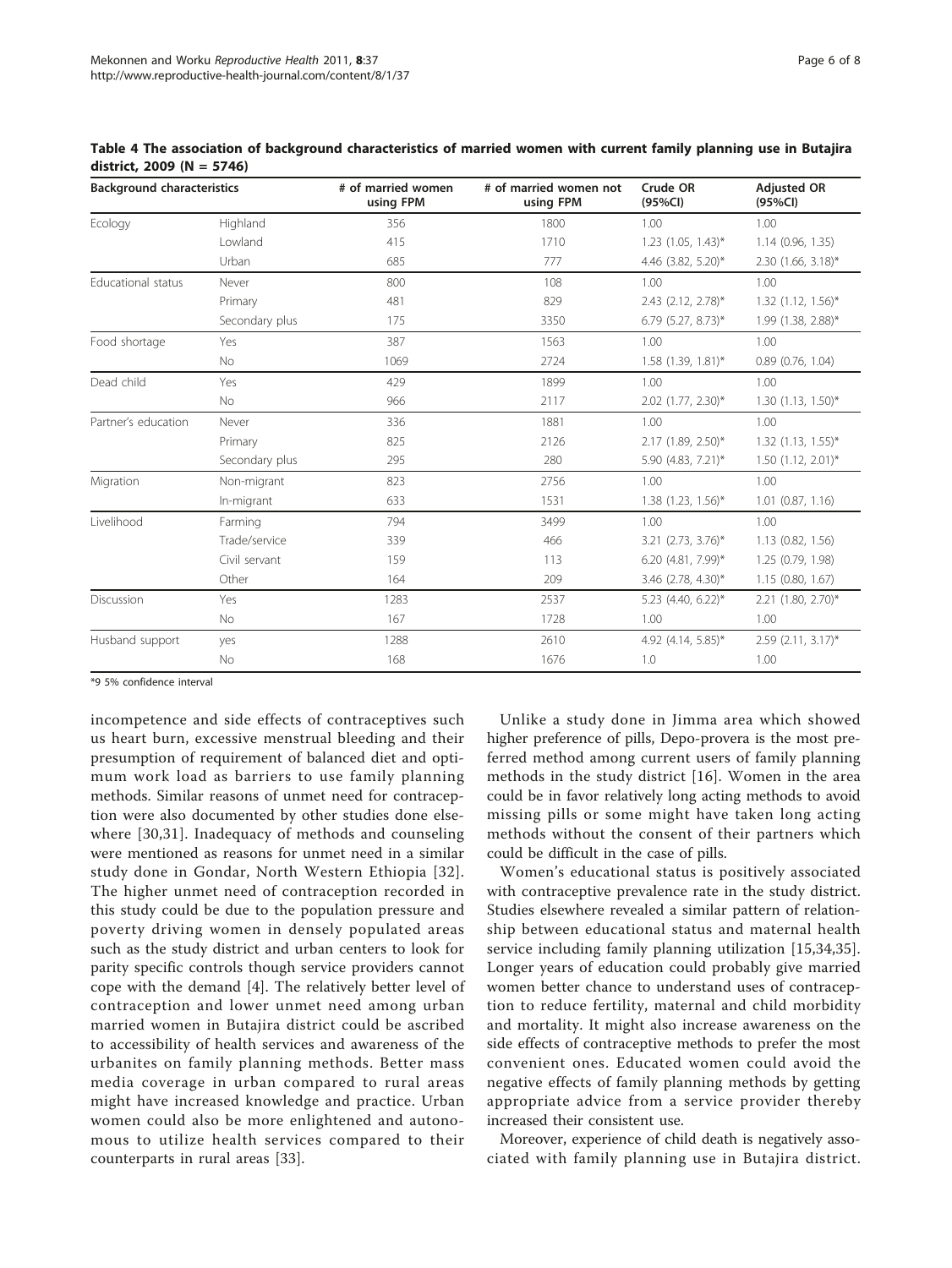<span id="page-6-0"></span>When women have experience(s) of child death they attempt to replace the lost ones and want to have more children [[36\]](#page-7-0). On the other hand, if they perceived low child death in their community they might undergo contraception knowing that most of the children born would reach adulthood. The study district faced periodic droughts associated with epidemics in the context of abject poverty [[37\]](#page-7-0) which may be one of the reasons that the level of family planning use is still at a lower level although it is increasing in recent years.

Husband's educational status is associated with family planning use as shown in a study in Eastern Sudan [\[38](#page-7-0)]. Men's educational status is directly related to economic and social empowerment which increased exposure to resources such as access to media and utilization of desired health care delivery services. More years of education enabled men to better knowledge of reproductive health behaviors in which case men would be liberal to introduce couple's discussion to use family planning. They would also consider managing family size as something that has to be decided by couples.

Furthermore, this study showed a positive association between couple's discussion on family planning and contraception which was similar to studies elsewhere [[20](#page-7-0),[21](#page-7-0)]. The role of men in decision making has been instrumental in traditional patrilineal societies like Ethiopia. Men decide almost in every aspect of life including reproductive health service choices. This study revealed significant association between men' support to family planning and its current use among married women. Similar studies done in different parts of Ethiopia showed significant association of men's involvement with family planning methods use [[34](#page-7-0),[35,39](#page-7-0)].

This study has a drawback in terms of not including men as study participants to explore the difference in perception and practice between men and women and main reasons for this difference. It did not in particular ask the involvement of men in the utilization of family planning and their perspectives towards its use. Moreover, as it is a cross-sectional study it could be difficult to establish cause and effect relationship. It is a study conducted to understand main factors that contribute the current utilization of family planning in a high fertility community with population pressure wherein contraception rate was low which can be mentioned as strength of the study.

In conclusion current family planning use among married women in Butajira district was still low though the unmet need was very high. Barrier to contraception in the area included full stock out and absence of preferred methods, religion, complaints related to providers and methods; and assumption of having proper diet and optimum work load. Factors that were significantly associated with contraception were residential ecology,

women and their partners' educational status, experience of child death of women, couple's discussion on contraception and partners' support.

Health systems at various levels in Butajira district and the capacity of their leader in family planning logistics system should be strengthened. The local government should also strive to increase the educational level of residents beyond primary level. The government should also avail family planning methods with appropriate method mix, increase competence of providers, and make awareness on various methods and their temporary side effects. Emphasis should also be given to rural communities.

#### Acknowledgements

Gates Institute funded this research through its collaborative project with School of Public Health in Addis Ababa University for which it deserves acknowledgement. We thank study participant women for their valuable time. We are also grateful to field staffs and data entry clerk involved in the study.

#### Authors' contributions

WM carried out the research from conception to the write up of the final draft of the article. AW had supervised and critically commented at each stage of the research. All authors read and approved the final manuscript.

#### Authors' Information

WM is a PhD candidate in Public Health at School of Public Health in Addis Ababa University

AW is PhD in Biostatistics, advisor of WM and an associate professor at School of Public Health in Addis Ababa University

#### Competing interests

The authors declare that they have no competing interests.

Received: 24 October 2011 Accepted: 8 December 2011 Published: 8 December 2011

#### References

- TGE: The National Population Policy of Ethiopia. Addis Ababa; 1993.
- 2. Seyoum A, Ferede T: The Structure of the Ethiopian Economy A SAMbased Characterisation. 2004.
- 3. Summary and Statistical Report of the 2007 Population and Housing Census. FDRE Census Commission: Addis Ababa; 2008.
- 4. Gurumu E, Goldstein S, Goldstein A: Fertility decline driven by poverty: the case of Addis Ababa. Ethiopia J Biosoc Sci 2008, 40.
- 5. Sibanda A, et al: [The proximate determinants of the decline to below](http://www.ncbi.nlm.nih.gov/pubmed/12772441?dopt=Abstract)[replacement fertility in Addis Ababa, Ethiopia.](http://www.ncbi.nlm.nih.gov/pubmed/12772441?dopt=Abstract) Stud Fam Plann 2003, 34(1):1-7.
- 6. Ferdousi SK, et al: Unmet need of family Planning among rural women in Bangladesh. J Dhaka MedColl 2010, 19(1):11-15.
- 7. Moreland S, Smith E, Sharma S: World population prosepects and unmet need for family planning. Futures Group: Washington, USA; 2010.
- 8. Ashford L: Unmet need for family planning: Recent trends and their implications for programs. Measure Communication Policy Brief, PRB, Editor 2003.
- 9. CSA, ICF M: Ethiopia Demographic and Health Survey 2000, C.S.A.a.O. Macro", Editor. Addis Ababa, Ethiopia and Calverton, Maryland, USA; 2001.
- 10. CSA, ICF M: Ethiopia Demographic and Health Survey 2005, C.S.A.a.O. Macro, Editor. Addis Ababa, Ethiopia and Calverton, Maryland, USA; 2006.
- 11. CSA, ICF M: Ethiopia Demographic and Health Survey 2011 Preliminary Report. Central Statistical Agency, Addis Ababa, Ethiopia; MEASURE DHS, ICF Macro, Calverton, Maryland, USA; 2011.
- 12. Anastasia JG: [Sexual activity and Contraceptive Use: The components of](http://www.ncbi.nlm.nih.gov/pubmed/9664629?dopt=Abstract) [the Decisionmaking Process.](http://www.ncbi.nlm.nih.gov/pubmed/9664629?dopt=Abstract) Studies in family planning 1998, 29(2):154-166.